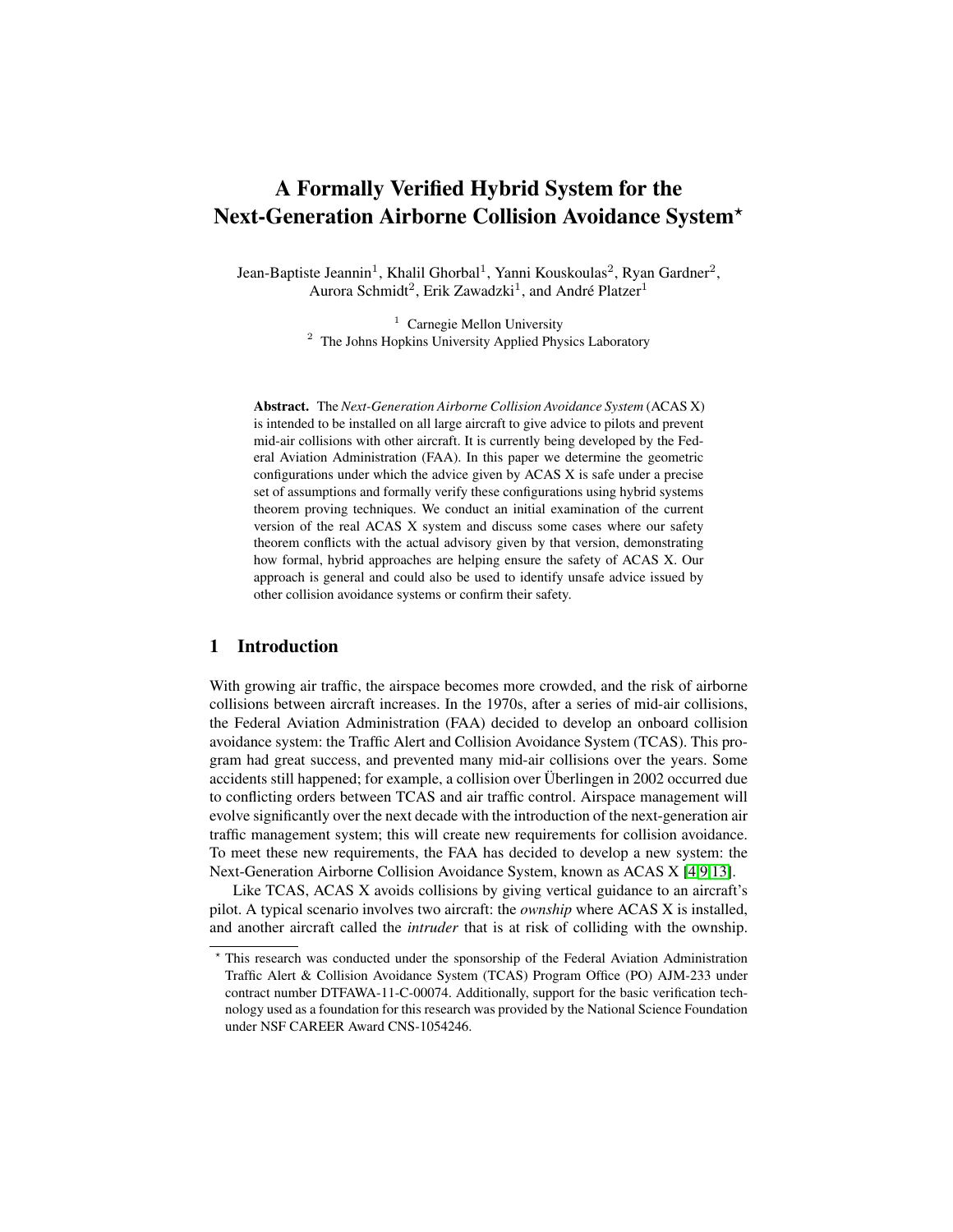<span id="page-1-0"></span>

|                | ACAS X Specification [12] |                                    |                     |          |      | Our model      |  |
|----------------|---------------------------|------------------------------------|---------------------|----------|------|----------------|--|
|                | Vertical Rate Range       |                                    | Strength Delay Sign |          |      | Advisory       |  |
|                |                           | Advisory Min (ft/min) Max (ft/min) | $a_r$               | $d_n(s)$ | w    | $h_f$ (ft/min) |  |
| <b>DNC</b>     | $-\infty$                 |                                    | g/4                 | 5        | $-1$ |                |  |
| MCL            | current                   | $+\infty$                          | g/4                 | 5        | $+1$ | current        |  |
| CL1500         | $+1500$                   | $+\infty$                          | g/4                 | 5        | $+1$ | $+1500$        |  |
| <b>SCL2500</b> | $+2500$                   | $+\infty$                          | g/3                 | 3        | $+1$ | $+2500$        |  |
| COC            | $-\infty$                 | $+\infty$                          | Not applicable      |          |      |                |  |

Table 1. Sample advisories and their modeling variables; full table in Technical Report [\[10\]](#page-14-3)

ACAS X is designed to avoid *Near Mid-Air Collisions* (*NMACs*), situations where two aircraft come within  $r_p = 500$  ft horizontally and  $h_p = 100$  ft vertically [\[13\]](#page-14-2) of each other. The NMAC definition describes a volume centered around the ownship, shaped like a hockey *puck* of radius  $r_p$  and half-height  $h_p$ .

In order to be accepted by pilots, and thus operationally suitable, ACAS X needs to strike a balance between giving advice that helps pilots avoid collisions but also minimizes interruptions. These goals oppose each other, and cannot both be perfectly met in the presence of unknown pilot behavior. This paper focuses on precisely characterizing the circumstances in which ACAS X gives advice that is safe. An integral part of the ACAS X development process, this work is intended to help ensure that the design of ACAS X is correct, potentially by identifying ways it should be adjusted.

Airborne Collision Avoidance System ACAS X. In order to prevent an NMAC with other aircraft, ACAS X uses various sensors to determine the position of the ownship, as well as the positions of any intruders [\[5\]](#page-14-5). It computes its estimate of the best pilot action by linearly interpolating a precomputed *table* of actions, and, if appropriate, issuing an *advisory* to avoid potential collisions [\[6\]](#page-14-6) through a visual display and a voice message.

An advisory is a request to the pilot of the ownship to alter or maintain her vertical speed. ACAS X advisories are strictly vertical, and never request any horizontal maneuvering. Table [1](#page-1-0) shows a sample of the advisories ACAS X can issue. For example, Do-Not-Climb (DNC) requests that the pilot not climb, and Climb-1500 (CL1500) requests that the pilot climb at more than 1500 ft/min. ACAS X can issue a total of 16 different advisories plus Clear-of-Conflict (COC), which indicates that no action is necessary. To comply with an advisory, the pilot must adjust her vertical rate to fall within the corresponding vertical rate range. Based on previous research [\[12\]](#page-14-4), the pilot is assumed to do so using a vertical acceleration of strength at least  $a_r$  starting after a delay of at most  $d<sub>p</sub>$  after the advisory has been announced by ACAS X.

At the heart of ACAS X is a table whose domain describes possible configurations for the current state of an encounter, and whose range is a set of scores for each possible action [\[12](#page-14-4)[,14\]](#page-14-7). The table is obtained from a Markov Decision Process (MDP) approximating the dynamics of the system in a discretization of the state-space, and optimized using dynamic programming to maximize the expected value of events over all future paths for each action [\[12\]](#page-14-4). Near Mid-Air Collision events, for example, are associated with large negative values and issuing an advisory is associated with a small negative value. The policy is to choose the action with the highest expected value from a multilinear interpolation of grid points in this table. ACAS X uses this table, along with some heuristics, to determine the best action to take for the geometry in which it finds itself.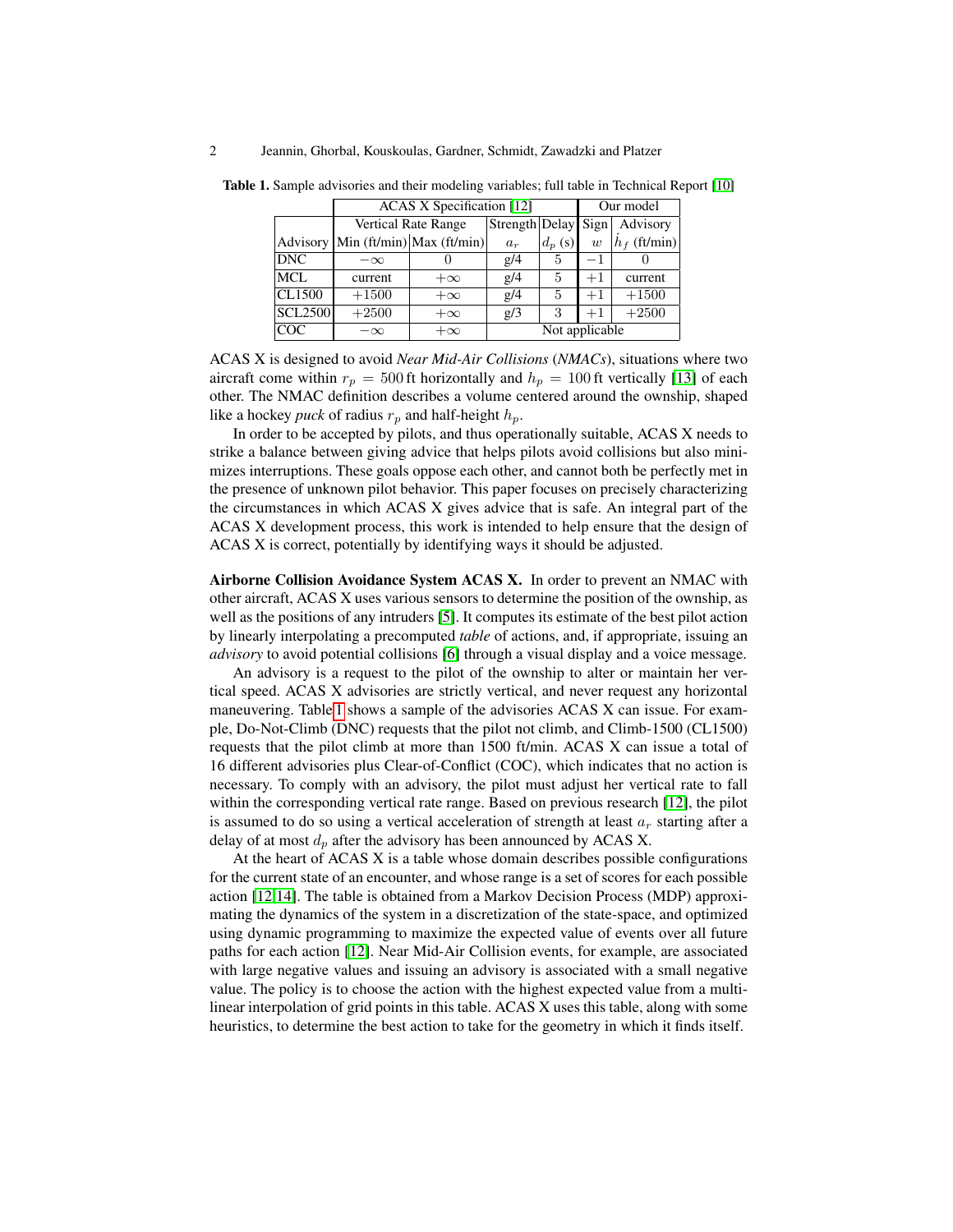

<span id="page-2-1"></span>Fig. 1. Trajectory of ownship (red) and safe region for the intruder (green), immediate response

Identifying Formally Verified Safe Regions. Since ACAS X involves both *discrete* advisories to the pilot and *continuous* dynamics of aircraft, it is natural to formally verify it using hybrid systems. However the complexity of ACAS X, which uses at its core a large lookup table—defining 29,212,664 interpolation regions within a 5-dimensional state-space—makes the direct use of hybrid systems verification techniques intractable. Our approach is different. It identifies *safe regions* in the state space of the system where the current positions and velocities of the aircraft ensure that a particular advisory, if followed, prevents all possible NMACs. Then it *compares* these regions to the configurations where the ACAS X table returns this same advisory. Moreover our safe regions are *symbolic* in their parameters, and can thus be easily adapted to new parameters.

Our results provide independent characterizations of the ACAS X behavior to provide a clear and complete picture of its performance. Our method can be used by the ACAS X development team in two ways. It provides a mathematical proof—with respect to a model—that ACAS X is absolutely safe for some configurations of the aircraft. Additionally, when ACAS X is not safe, it is able to identify unsafe or unexpected behaviors and suggests ways of correcting them.

Our approach of formally deriving safe regions then comparing them to the behavior of an industrial system is, as far as we are aware, the first of its kind in the formal verification of hybrid systems. The approach may be valuable for verifying or assessing properties of other systems with similar complexities, or also using large lookup tables, which is a common challenge in practice. Finally, the constraints we identified for safety are fairly general and could be used to analyze other collision avoidance systems.

The paper is organized as follows. After an overview of the method in Sect. [2,](#page-2-0) we start with a simple two-dimensional model assuming immediate reaction of the pilot in Sect. [3.](#page-4-0) We extend the model to account for the reaction time of the pilot in Sect. [4,](#page-7-0) and extend the results to a three-dimensional model in Sect. [5.](#page-10-0) In Sect. [6,](#page-11-0) we conduct an initial analysis of ACAS X whereby we compare the advisory recommended by a core component of ACAS X with our safe regions, identifying the circumstances where safety of those ACAS X advisories is guaranteed within our model.

# <span id="page-2-0"></span>2 Overview of the ACAS X Modelling Approach

To construct a safe region of an advisory for an aircraft, imagine following all allowable trajectories of the ownship relative to the intruder, accounting for every possible position of the ownship and its surrounding puck at every future moment in time. The union of all such positions of the puck describes a potentially unsafe region; for each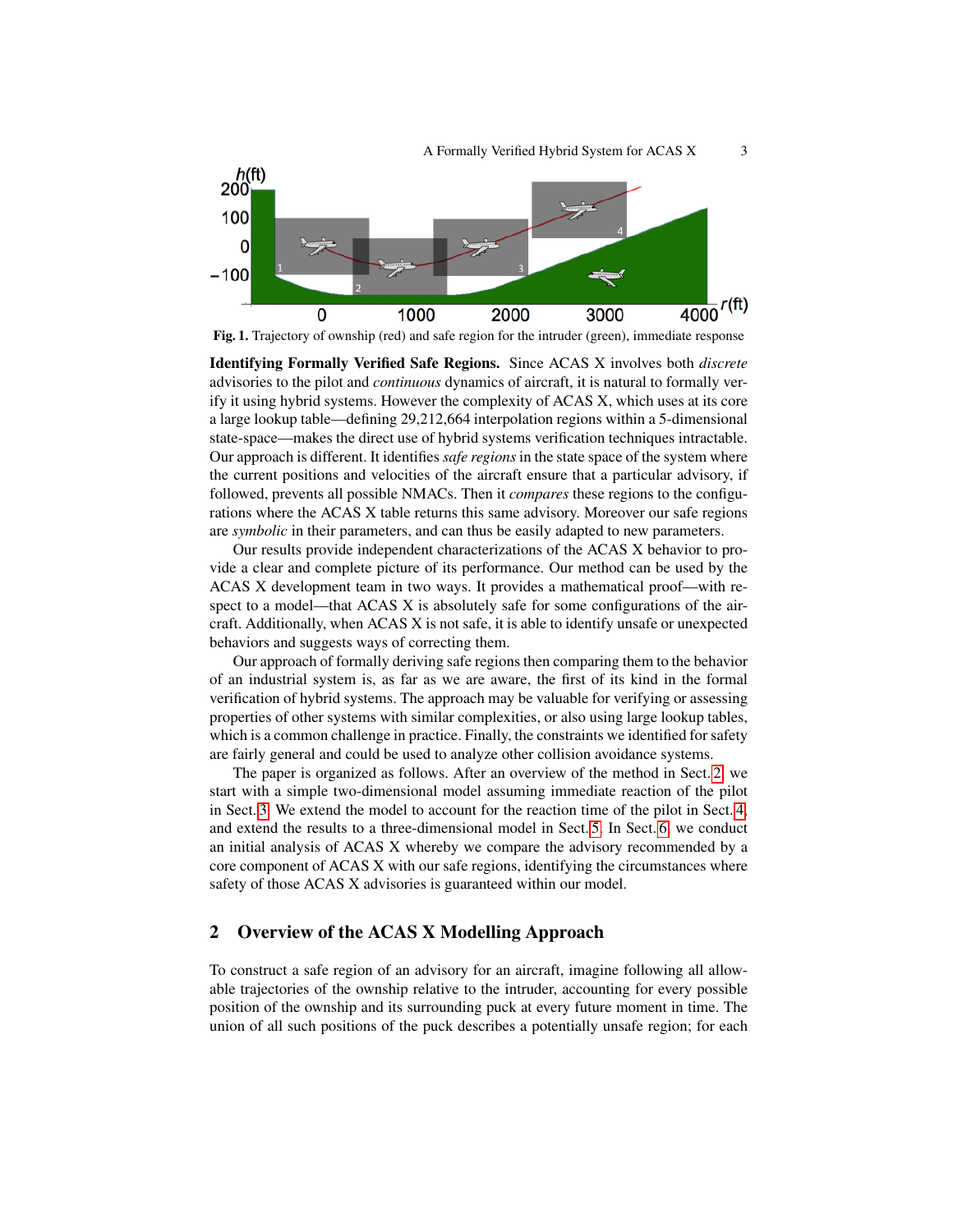

<span id="page-3-0"></span>Fig. 2. Top view (left) and side view (right) of an encounter, with NMAC puck in gray

point there exists a trajectory that results in an NMAC. Dually, if the intruder is outside this set, i.e., in the safe region, an NMAC cannot occur in the model.

the advisory CL1500, projected in a vertical plane with both aircraft. It is plotted in a Fig. [1](#page-2-1) depicts an example of a head-on encounter and its associated safe region for *frame fixed to the intruder* and centered at the initial position of the ownship. The ownship, surrounded by the puck, starts at position 1 and traces out a trajectory following the red curve. It first accelerates vertically with  $q/4$  until reaching the desired vertical velocity of  $+1500$  ft/min at position 3. It then climbs at  $+1500$  ft/min, respecting the specification of Table [1.](#page-1-0) The green safe-region indicates starting points in the state space for which the aircraft will remain safe for the duration of the encounter. Note that no safe region exists above the trajectory since the ownship could accelerate vertically at greater than  $q/4$  or climb more than  $+1500$  ft/min, in accordance with Table [1.](#page-1-0)

<span id="page-3-2"></span>Model of Dynamics. Let us consider an encounter between two planes—ownship O and intruder  $I$ , as portrayed in Fig. [2.](#page-3-0) Following the notation of the ACAS  $X$  community  $[12]$ , let r be the horizontal distance between the aircraft and h the height of the intruder relative to the ownship. We assume that the relative horizontal velocity  $\vec{r}_v$  of the intruder with respect to the ownship is constant throughout the encounter. I.e., from a top view, the planes follow straight-line trajectories. Let  $\theta_v$  be the non-directed angle between  $\vec{r_v}$  and the line segment  $\vec{r}$ . In the vertical dimension, we assume that the ownship's vertical velocity  $\dot{h}_0$  can vary at any moment, while the intruder's vertical velocity  $\dot{h}_1$  is fixed throughout the encounter. Moreover, we assume that the magnitude of the vertical acceleration of the ownship cannot exceed  $a_d$  in absolute value.

For a typical encounter, r varies between 0 nmi and 7 nmi,<sup>[3](#page-3-1)</sup> h between  $-4,000$  ft and 4,000 ft,  $r_v$  between 0 kts and 1,000 kts, and  $\dot{h}_0$  and  $\dot{h}_1$  between  $-5,000$  ft/min and +5,000 ft/min. The acceleration  $a_d$  is usually  $g/2$ , where g is Earth's gravitational acceleration. The NMAC *puck* has radius  $r_p = 500$  ft and half-height  $h_p = 100$  ft.

Model of Advisories. Recall that ACAS X prevents NMACs by giving advisories to the ownship's pilot. Every advisory, except COC, has a vertical rate range of the form  $(-\infty, \dot{h}_f]$  or  $[\dot{h}_f, +\infty)$  for some vertical rate  $\dot{h}_f$  (Table [1\)](#page-1-0), which we call the *target vertical velocity*. We model any advisory by its corresponding target vertical velocity  $h_f$ , and a binary variable w for its orientation, whose value is  $-1$  if the vertical rate range of the advisory is  $(-\infty, \dot{h}_f]$  and  $+1$  if it is  $[\dot{h}_f, +\infty)$ . This symbolic encoding can represent many advisories and is robust to changes in the ACAS X advisory set.

<span id="page-3-1"></span><sup>&</sup>lt;sup>3</sup> We use units most common in the aerospace community, even though they are not part of the international system, including nautical miles nmi (1,852 metres), knots kts (nautical miles per hour), feet ft (0.3048 meter) and minutes min (60 seconds).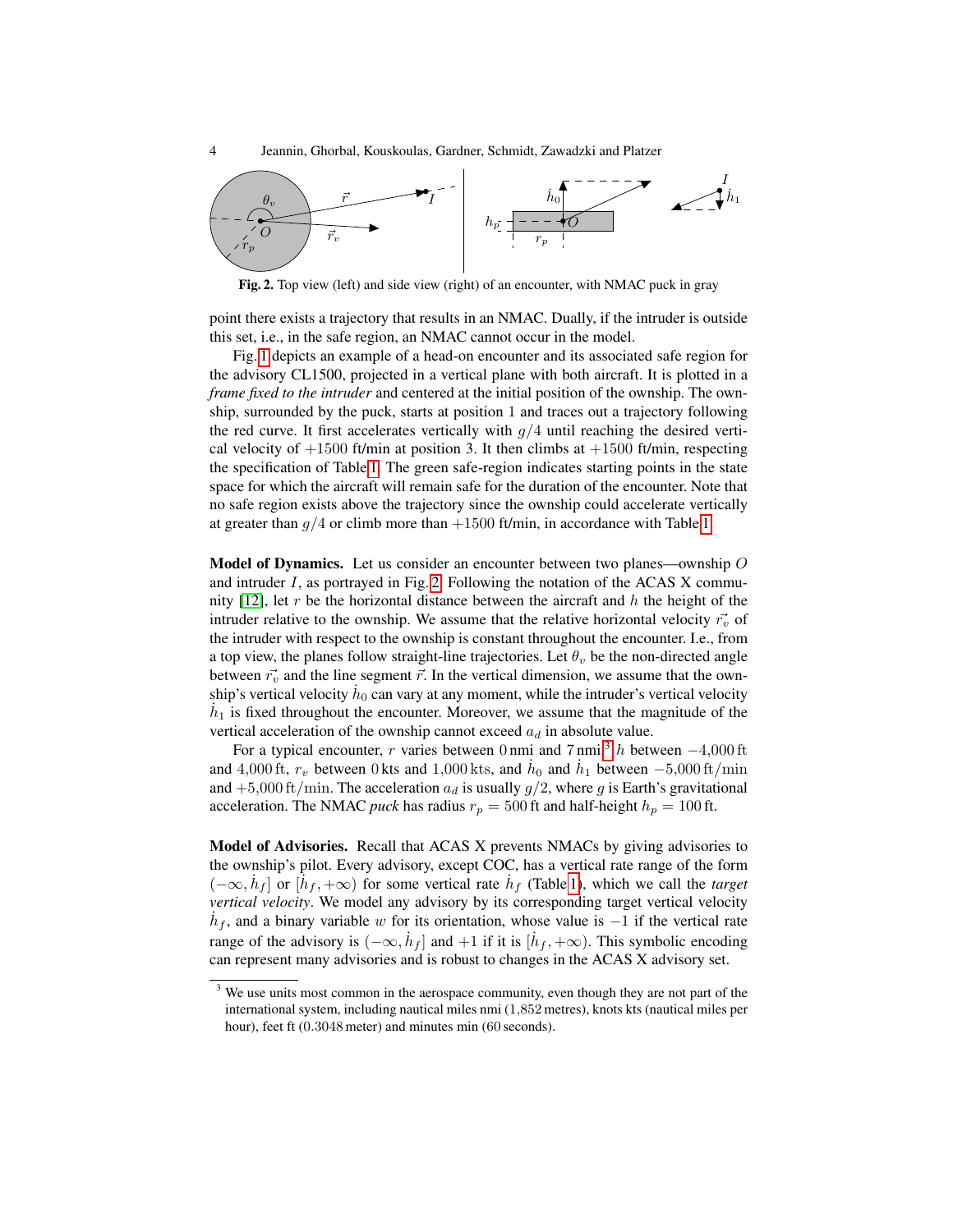Following ACAS X design work [\[12\]](#page-14-4), we assume that the ownship pilot complies with each advisory within  $d_p$  seconds, and that she accelerates with acceleration at least  $a_r$  to reach the target vertical velocity.

### <span id="page-4-0"></span>3 Safe Region for an Immediate Pilot Response

We present in this section a simplified version of the dynamics from Sect. [2.](#page-3-2) We give a hybrid model for this simplified system and prove its safety. The new assumptions will be relaxed in later sections to achieve the safety verification of the full model of Sect. [2.](#page-3-2)

Model. In this section, we assume that the ownship and intruder are flying headon ( $\theta_v = 180^\circ$ ). We also assume that the pilot reacts immediately to any advisory  $(d_p = 0 \text{ s})$ , and that the advisory COC is not allowed. These assumptions will be re-laxed in Sect. [4](#page-7-0) and Sect. [5.](#page-10-0) We assume that r is a scalar: if  $r \geq 0$  then the ownship is flying towards the intruder, otherwise it is flying away from it. Both cases could require an advisory. Since the ownship and intruder are flying head-on with straight line trajectories, there exists a vertical plane containing both their trajectories. In this plane, the puck becomes a rectangle centered around the ownship, of width  $2r_p$  and height  $2h_p$ , and there is an NMAC if and only if the intruder is in this rectangle (in gray on Fig. [1\)](#page-2-1).

Differential Dynamic Logic and KeYmaera. We model our system using Differential Dynamic Logic  $d\mathcal{L}$  [\[17](#page-14-8)[,18](#page-14-9)[,19\]](#page-14-10), a logic for reasoning about hybrid programs. The logic  $d\mathcal{L}$  allows discrete assignments, control structures, and execution of differential equations. It is implemented in the theorem prover KeYmaera [\[21\]](#page-14-11), that we use to verify our safe regions with respect to our models. All the KeYmaera models and proofs of this paper can be found at <http://www.ls.cs.cmu.edu/pub/acasx.zip>, and statistics in Technical Report [\[10\]](#page-14-3).

The  $d\mathcal{L}$  formula for the model that we use in this section is given in Eq. [\(1\)](#page-4-1).

<span id="page-4-1"></span>1  $r_p \ge 0 \wedge h_p > 0 \wedge r_v \ge 0 \wedge a_r > 0 \wedge (w = -1 \vee w = 1) \wedge C_{\text{impl}}(r, h, h_0) \rightarrow$ 2 [(  $($  ?true ∪  $\dot{h}_f := *, (w := -1 \cup w := 1); ?C_{\mathsf{impl}}(r, h, \dot{h}_0);$  advisory :=  $(w, \dot{h}_f)$  ); 3  $a := *, \{r' = -r_v, h' = -\dot{h}_0, \dot{h}'_0 = a \& \, \omega \dot{h}_0 \geq \omega \dot{h}_f \vee \omega a \geq a_r \}$ 4 )<sup>\*</sup>]  $(|r| > r_p \vee |h| > h_p)$ (1)

This formula of the form  $p \to |\alpha|q$  says all executions of program  $\alpha$  starting in a state satisfying logical formula  $p$  end up in a state satisfying  $q$ . It is akin to the Hoare triple  $\{p\}\alpha\{q\}$  with precondition p and postcondition q. The precondition in Eq. [\(1\)](#page-4-1) imposes constraints on several constants, as well as the formula  $C_{\text{impl}}(r, h, h_0)$  (defined below) that forces the intruder to be in a safe region for an initial advisory  $(w, \dot{h}_f)$ . We cannot guarantee safety if the intruder starts initially in an unsafe region. The postcondition encodes absence of NMAC. Line 2 expresses the action of the ACAS X system. The nondeterministic choice operator ∪ expresses that the system can either continue with the same advisory by doing nothing—just testing ?true—this ensures it always has a valid choice and cannot get stuck. Otherwise it can choose a new advisory  $(w, h_f)$  that passes the safety condition  $C_{\text{impl}}(r, h, \dot{h}_0)$ —advisory will be the next message to the pilot. Line 3 expresses the action of the ownship, first nondeterministically choosing an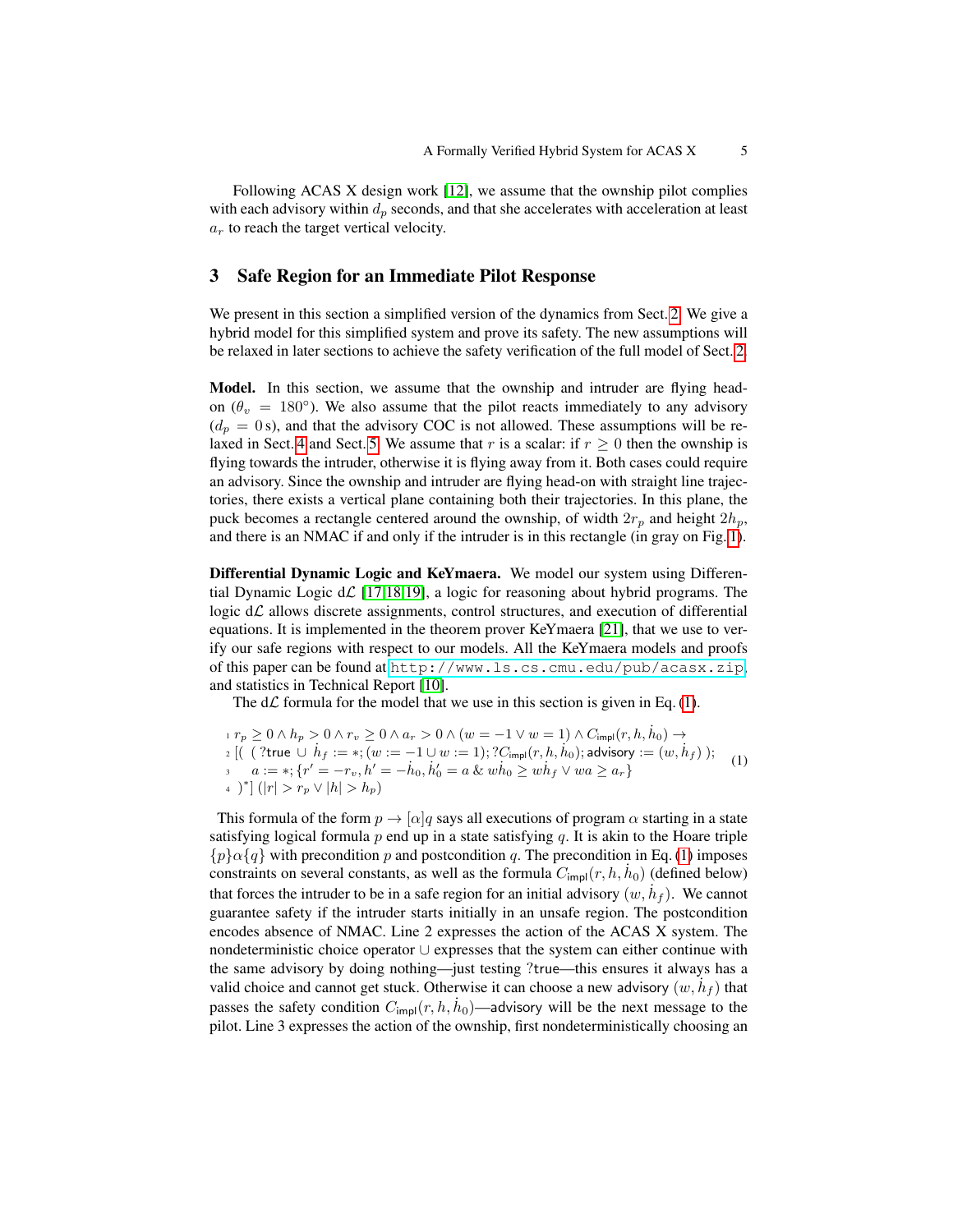arbitrary acceleration ( $a := *$ ) then following the continuous dynamics. The evolution of the variables r, h and  $\dot{h}_0$  is expressed by a differential equation, and requires (using the operator  $\&$ ) that the ownship evolves towards its target vertical velocity  $\dot{h}_f$  at acceleration  $a_r$  (condition  $wa \ge a_r$ ), unless it has already reached vertical velocity  $\dot{h}_f$ (condition  $w\dot{h}_0 \geq w\dot{h}_f$ ). Finally, the star  $^*$  on line 4 indicates that the program can be repeated any number of times, allowing the system to go through several advisories.

<span id="page-5-1"></span>Implicit Formulation of the Safe Region. As explained in Sect. [2,](#page-2-0) we use a frame fixed to the intruder and with its origin at the initial position of the ownship (see Fig. [1\)](#page-2-1).

*First case: if*  $w = +1$  *and*  $h_f \geq h_0$ . Fig. [1](#page-2-1) shows, in red, a possible trajectory of an ownship following exactly the requirements of ACAS X. This *nominal* trajectory of the ownship is denoted by  $N$ . The pilot reacts immediately, and the ownship starts accelerating vertically with acceleration  $a_r$  until reaching the target vertical velocity  $\dot{h}_f$ —describing a parabola—then climbs at vertical velocity  $\dot{h}_f$  along a straight line. Horizontally, the relative velocity  $r_v$  remains constant. Integrating the differential equa-tions in Eq. [\(1\)](#page-4-1) line 3, the ownship position  $(r_t, h_t)$  at time t along N is given by:

<span id="page-5-0"></span>
$$
(r_t, h_t) = \begin{cases} \left( r_v t, \frac{a_r}{2} t^2 + \dot{h}_0 t \right) & \text{if } 0 \le t < \frac{\dot{h}_f - \dot{h}_0}{a_r} \\ \left( r_v t, \dot{h}_f t - \frac{(\dot{h}_f - \dot{h}_0)^2}{2a_r} \right) & \text{if } \frac{\dot{h}_f - \dot{h}_0}{a_r} \le t \end{cases} \tag{2}
$$

Recall that in the ACAS X specification, the ownship moves vertically with acceleration of *at least*  $a_r$ , then continues with vertical velocity of *at least*  $h_f$ . Therefore all possible future positions of the ownship are *above* the red nominal trajectory. An intruder is safe if its position is always either to the side of or under any puck centered on a point in  $N$ , that is:

$$
\forall t. \forall r_t. \forall h_t. ((r_t, h_t) \in \mathcal{N} \to |r - r_t| > r_p \lor h - h_t < -h_p)
$$
(3)

We call this formulation the *implicit formulation of the safe region*. It does not give explicit equations for the safe region border, but expresses them instead implicitly with respect to the nominal trajectory.

*Generalization.* The reasoning above is generalized to the case where  $\dot{h}_f < \dot{h}_0$ , and symmetrically to the case  $w = -1$ . The most general implicit formulation of the safe region is  $C_{\text{impl}}$  in Fig. [3,](#page-6-0) and verified to be safe in KeYmaera:

<span id="page-5-2"></span>Theorem 1 (Correctness of implicit safe regions). *The d*L *formula given in Eq.*[\(1\)](#page-4-1) *is valid. That is as long as the advisories obey formula*  $C_{\text{impl}}$  *there will be no NMAC.* 

Explicit Formulation of the Safe Region. The implicit formulation of the safe region gives an intuitive understanding of where it is safe for the intruder to be. However, because it still contains quantifiers, its use comes at the extra cost of eliminating the quantifiers. An efficient comparison with the ACAS X table, as described in Sect. [6,](#page-11-0) can only be achieved with a quantifier-free, *explicit formulation*, that we present in this section. We show that both formulations are equivalent. As for the implicit formulation, we derive the equations for one representative case before generalizing them.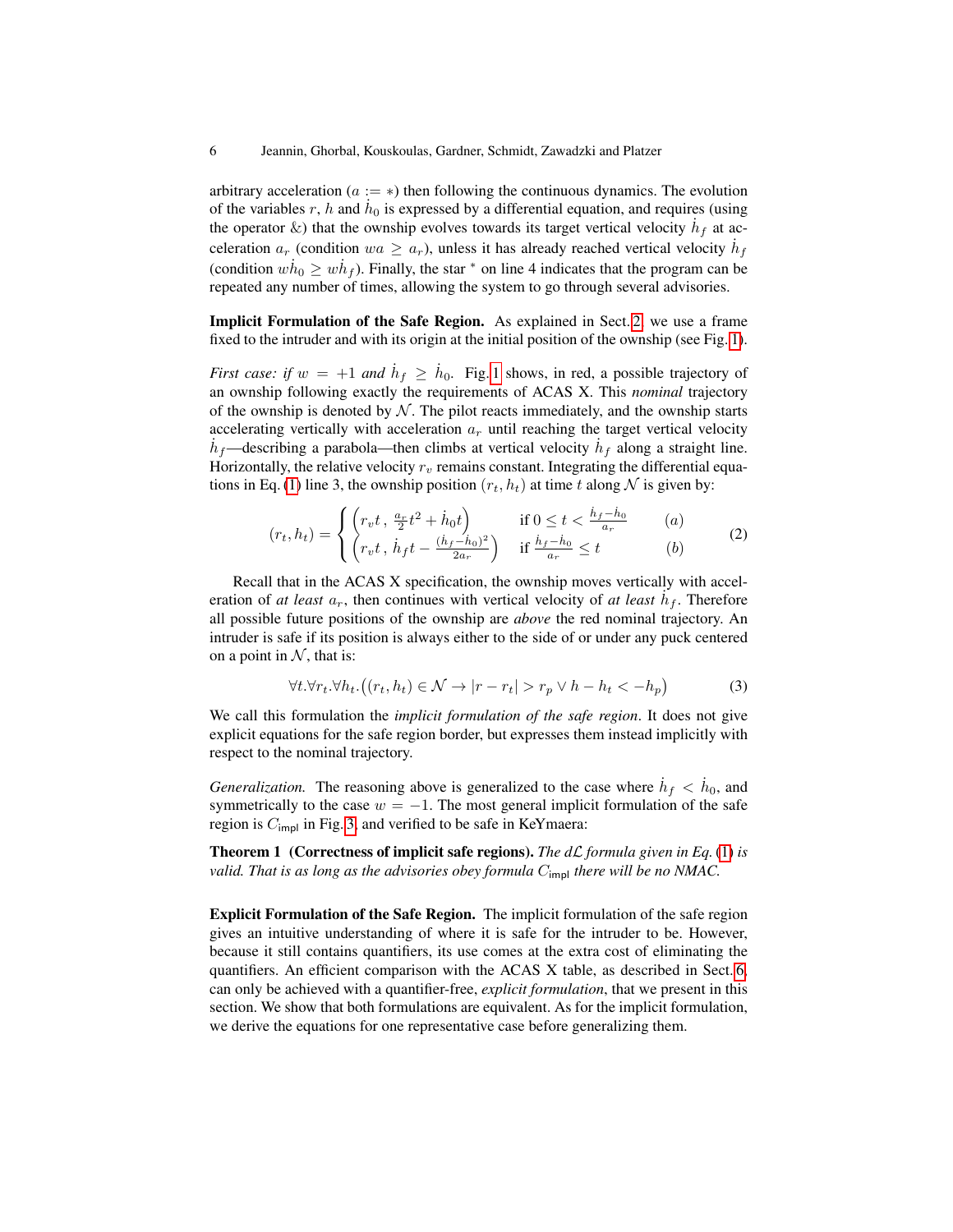Implicit formulation

$$
A(t, h_t, \dot{h}_0) \equiv \begin{pmatrix} 0 \le t < \frac{\max(0, w(\dot{h}_f - \dot{h}_0))}{a_r} \land h_t = \frac{wa_r}{2} t^2 + \dot{h}_0 t \\ v < \end{pmatrix}
$$

$$
\lor \begin{pmatrix} t \ge \frac{\max(0, w(\dot{h}_f - \dot{h}_0))}{a_r} \land h_t = \dot{h}_f t - \frac{w \max(0, w(\dot{h}_f - \dot{h}_0))^2}{2a_r} \end{pmatrix}
$$

$$
C_{\text{impl}}(r, h, \dot{h}_0) \equiv \forall t. \forall r_t. \forall h_t. \left( r_t = r_v t \land A(t, h_t, \dot{h}_0) \right)
$$

$$
\rightarrow (|r - r_t| > r_p \lor w(h - h_t) < -h_p) \end{pmatrix}
$$

### Explicit formulation

$$
\begin{split} &\text{case}_1(r,h_0)\equiv -r_p\leq r< -r_p-\frac{r_v\min(0,wh_0)}{a_r}\\ &\text{bound}_1(r,h,h_0)\equiv wr_v^2h<\frac{a_r}{2}(r+r_p)^2+wr_vh_0(r+r_p)-r_v^2h_p\\ &\text{case}_2(r,h_0)\equiv -r_p-\frac{r_v\min(0,wh_0)}{a_r}\leq r\leq r_p-\frac{r_v\min(0,wh_0)}{a_r}\\ &\text{bound}_2(r,h,h_0)\equiv wh< -\frac{\min(0,wh_0)}{a_r}-h_p\\ &\text{case}_3(r,h_0)\equiv r_p-\frac{r_v\min(0,wh_0)}{a_r}\leq r\leq r_p+\frac{r_v\max(0,w(h_f-h_0))}{a_r}\\ &\text{bound}_3(r,h,h_0)\equiv wr_v^2h<\frac{a_r}{2}(r-r_p)^2+wr_vh_0(r-r_p)-r_v^2h_p\\ &\text{case}_4(r,h_0)\equiv r_p+\frac{r_v\max(0, w(h_f-h_0))}{a_r}< r\\ &\text{bound}_4(r,h,h_0)\equiv (r_v=0)\vee\left(wr_vhr_p)\\ &\vee\left(wr_vh
$$

<span id="page-6-0"></span>Fig. 3. Implicit and explicit formulations of the safe region for an immediate response

 $\big({\sf case}_i(r,\dot{h}_0)\to {\sf bound}_i(r,h,\dot{h}_0)\big)\bigg)$ 

∧

 $\int w\dot{h}_f < 0 \rightarrow \bigwedge^6$ 

 $i=5$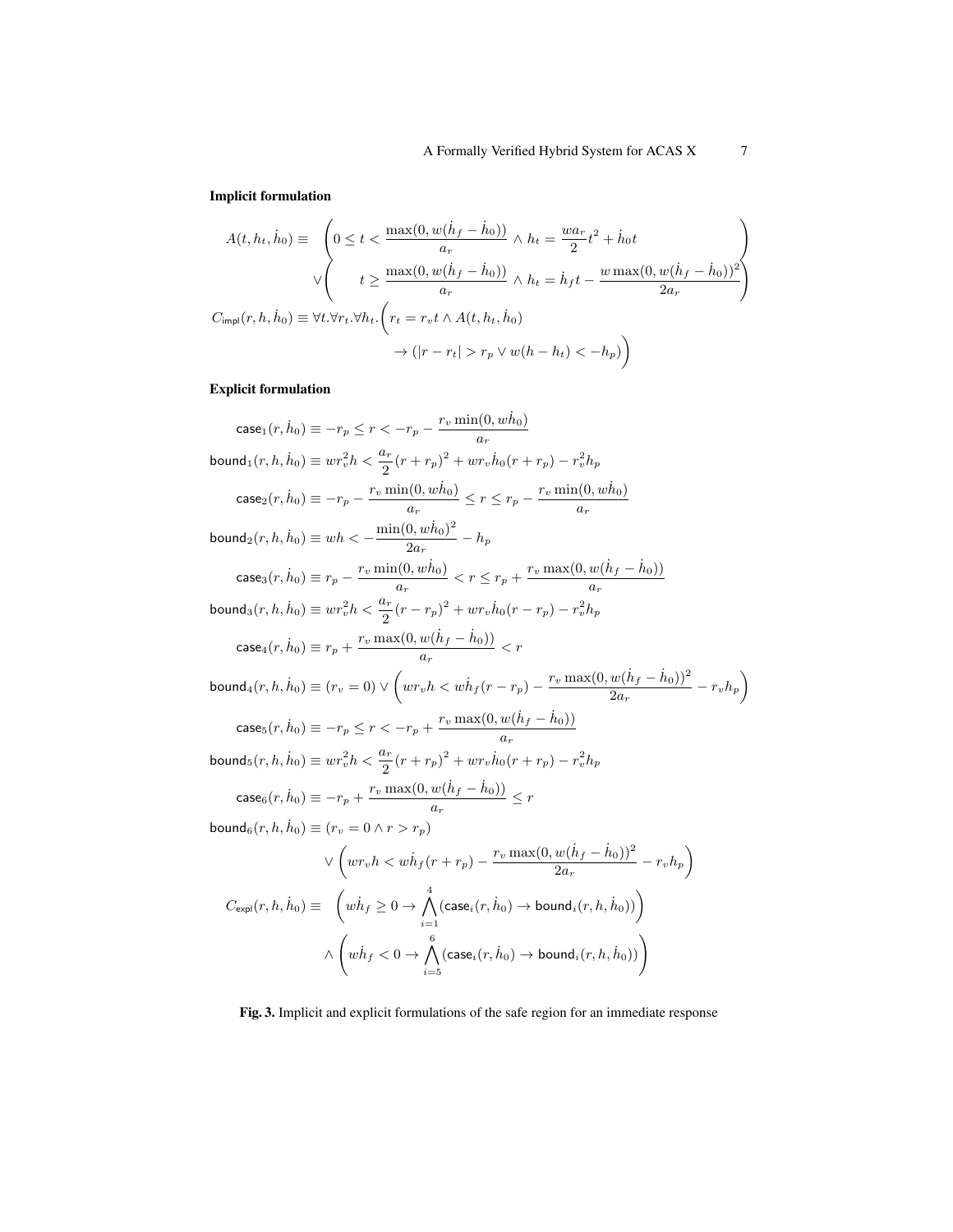*First case: if*  $w = +1$ ,  $r_v > 0$ ,  $\dot{h}_0 < 0$  *and*  $\dot{h}_f \ge 0$ . We are in the case shown in Fig. [1](#page-2-1) and described in detail above. The nominal trajectory  $\mathcal N$  is given by Eq. [\(2\)](#page-5-0)(a) and Eq. [\(2\)](#page-5-0)(b). The boundary of the (green) safe region in Fig. [1](#page-2-1) is drawn by either the bottom left hand corner, the bottom side or the bottom right hand corner of the puck. This boundary can be characterized by a set of equations:

- 0. positions left of the puck's initial position ( $r < -r_p$ ) are in the safe region;
- 1. then the boundary follows the bottom left hand corner of the puck as it is going down the parabola of Eq. [\(2\)](#page-5-0)(a); therefore for  $-r_p \le r < -r_p - \frac{r_v \dot{h}_0}{a_r}$ , the position  $(r, h)$  is safe if and only if  $h < \frac{a_r}{2r_v^2}(r + r_p)^2 + \frac{\dot{h}_0}{r_v}(r + r_p) - h_p$ ;
- 2. following this, the boundary is along the bottom side of the puck as it is at the bottom of the parabola of Eq. [\(2\)](#page-5-0)(a); therefore for  $-r_p - \frac{r_v \dot{h}_0}{a} \le r \le r_p - \frac{r_v \dot{h}_0}{a_r}$ ,  $a_r$ the position  $(r, h)$  is in the safe region if and only if  $h < -\frac{\dot{h}_0^2}{2a_r} - h_p$ ;
- 3. then the boundary follows the bottom right hand corner of the puck as it is going up the parabola of Eq. [\(2\)](#page-5-0)(a); therefore for  $r_p - \frac{r_v \dot{h}_0}{a_r} < r \leq r_p + \frac{r_v (\dot{h}_f - \dot{h}_0)}{a_r}$  $\frac{f^{(n)}-h^{(n)}(r)}{a_r}$ , the position  $(r, h)$  is safe if and only if  $h < \frac{a_r}{2r_v^2}(r - r_p)^2 + \frac{h_0}{r_v}(r - r_p) - h_p$ ;
- 4. finally the boundary follows the bottom right hand corner of the puck as it is going up the straight line of Eq. [\(2\)](#page-5-0)(b); therefore for  $r_p + \frac{r_v(h_f - h_0)}{a_v}$  $\frac{r_f - n_0}{a_r} < r$ , the position  $(r, h)$  is in the safe region if and only if  $h < \frac{h_f}{r_v}(r - r_p) - \frac{(\dot{h}_f - \dot{h}_0)^2}{2 a_r}$  $\frac{(n-1)(n-1)}{2a_r}-h_p.$

*Generalization.* The general case is given in the formula  $C_{\text{expl}}$  of Fig. [3.](#page-6-0) The cases 1-4 and their associated bounds are for the case  $w \dot{h}_f \geq 0$ , whereas cases 5 and 6 and associated bounds are for  $w \dot{h}_f < 0$ . We again use KeYmaera to formally prove that this explicit safe region formulation is equivalent to its implicit counterpart.

**Lemma 1** (Correctness of explicit safe regions). *If*  $w = \pm 1$ ,  $r_p \ge 0$ ,  $h_p > 0$ ,  $r_v \ge 0$ and  $a_r > 0$ , then the conditions  $C_{\text{impl}}(r, h, h_0)$  and  $C_{\text{expl}}(r, h, h_0)$  are equivalent.

## <span id="page-7-0"></span>4 Safe Region for a Delayed Pilot Response

We generalize the model of Sect. [3](#page-4-0) to account for a non-deterministic, non-zero pilot delay, and for periods of time where the system does not issue an advisory (i.e., COC).

Model. In this section, we still assume that the ownship and intruder are flying headon ( $\theta_v = 180^\circ$ ). We use the same conventions as in Sect. [3](#page-4-0) for r and  $r_v$ . The model includes an initial period where there is no compliance with any advisory—the ownship accelerates non-deterministically (within limits) in the vertical direction. As before, we derive the safe regions by considering all possible positions of the ownship's puck in all possible trajectories that might evolve in the encounter. To represent pilot delay for an advisory, the model assumes an immediate advisory, and period of non-compliance  $d_p$ , representing the time it takes the pilot to respond. To represent COC, the model looks for a safe advisory it can issue  $d_\ell$  in the future if necessary, ( $d_\ell$  being the system delay, and shortest COC) so the period of non-compliance is  $d_p + d_\ell$ .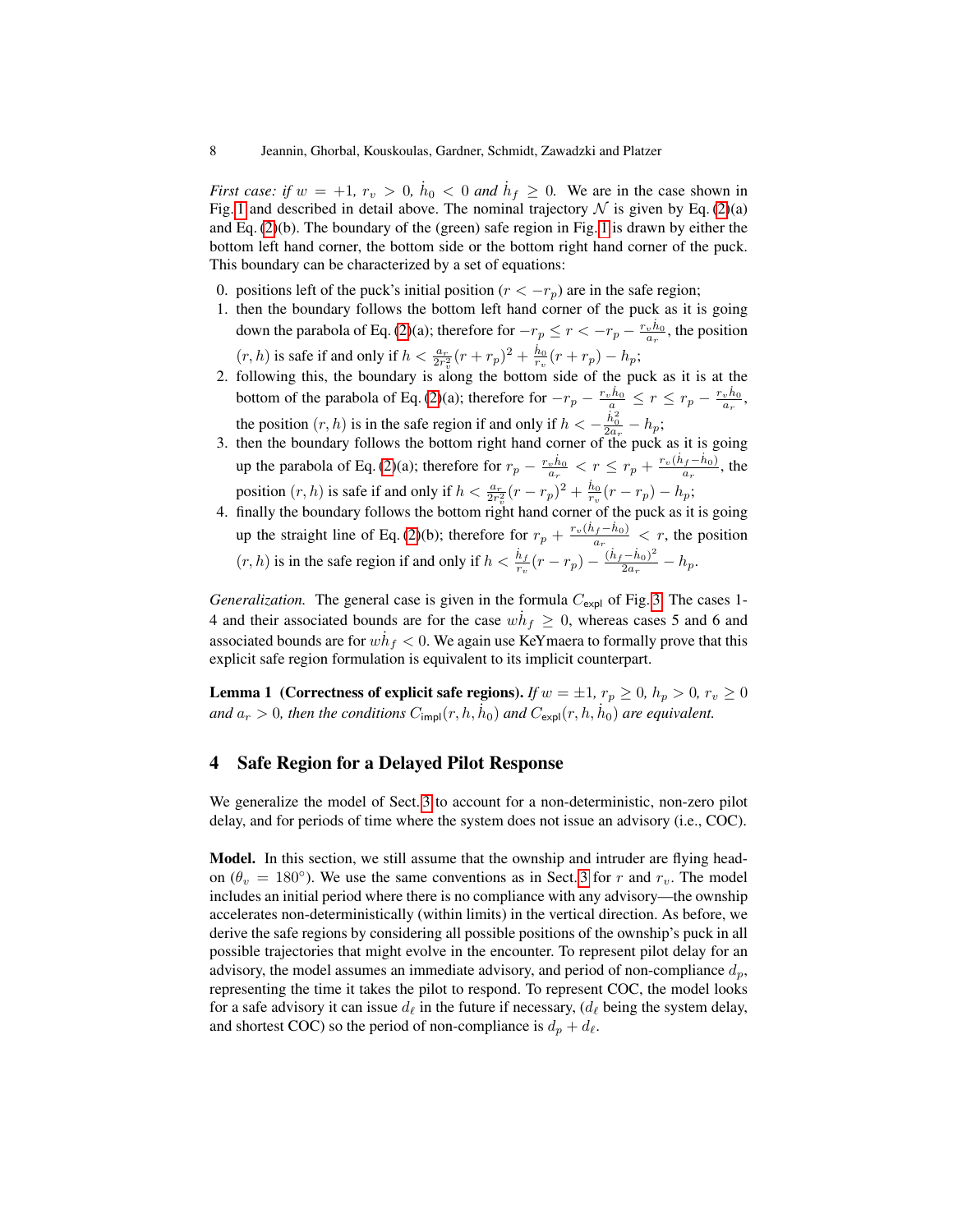

<span id="page-8-1"></span>Fig. 4. Trajectory of the ownship (red) and safe region for the intruder (green), delayed response

<span id="page-8-0"></span>
$$
0 \wedge h_p > 0 \wedge r_v \ge 0 \wedge a_r > 0 \wedge a_d \ge \wedge d_p \ge 0 \wedge d_\ell \ge 0
$$
  
\n
$$
2 \wedge (w = -1 \vee w = 1) \wedge D_{impl}(r, h, h_0, d) \rightarrow
$$
  
\n
$$
3 [( (?true \cup h_f := *; (w := -1 \cup w := 1);
$$
  
\n
$$
4 \qquad (d := d_p; ?D_{impl}(r, h, h_0, d); \text{advisory} := (w, h_f) \cup
$$
  
\n
$$
5 \qquad d := d_p + d_\ell; ?D_{impl}(r, h, h_0, d); \text{advisory} := \text{COC}) );
$$
  
\n
$$
6 \qquad a := *; ?(wa \ge -a_d); t_\ell := 0;
$$
  
\n
$$
7 \qquad \{r' = -r_v, h' = -h_0, h'_0 = a, d' = -1, t'_\ell = 1 \&
$$
  
\n
$$
8 \qquad (t_\ell \le d_\ell) \wedge (d \le 0 \rightarrow wh_0 \ge wh_f \vee wa \ge a_r) \}
$$
  
\n
$$
9)^* [(|r| > r_p \vee |h| > h_p)
$$

We modify the model of Eq. [\(1\)](#page-4-1) to capture these new ideas, and obtain the model of Eq. [\(4\)](#page-8-0), highlighting the differences in bold. The structure, precondition (lines 1 and 2) and postcondition (line 9) are similar. The clock  $d$ , if positive, represents the amount of time until the ownship pilot must respond to the current advisory to remain safe. Lines 3 to 5 represent the actions of the ACAS X system. As before, the system can continue with the same advisory (?true). Otherwise it can select a safe advisory  $(w, \dot{h}_f)$ to be applied after at most delay  $d_p$ ; or it can safely remain silent, displaying COC, if it knows an advisory  $(w, \dot{h}_f)$  that is safe if applied after delay  $d_p + d_\ell$ . In line 6, the pilot non-deterministically chooses an acceleration ( $a := *$ ), within some limit ( $wa \ge -a_d$ ). The set of differential equations in line 7 describes the system's dynamics, and the conditions in line 8 use the clock  $t_\ell$  to ensure that continuous time does not evolve longer than system delay  $d_{\ell}$  without a system response ( $t_{\ell} \leq d_{\ell}$ ). Those conditions also ensure that when  $d \leq 0$  the pilot starts complying with the advisory. The model is structured so that the pilot can safely delay responding to an advisory for up to  $d_p$ , and to an advisory associated with COC for up to  $d_p + d_\ell$ —considering upper bounds on the reaction delay is necessary to get a formal proof of safety. Because of the loop in our model (line 9), the safety guarantees of this theorem apply to encounters whose advisories change as the encounter evolves, encounters with periods of no advisory, and encounters where the pilot exhibits some non-deterministic behavior.

In the rest of the section we use the same approach as in Sect. [3:](#page-4-0) we first derive an implicit formulation, then an equivalent explicit formulation of the safe region, and prove that the safe region guarantees that the intruder cannot cause an NMAC.

Formulations of the Safe Region. As in Sect. [3,](#page-5-1) let us place ourselves in the referential centered on the current position of the ownship and where the intruder is fixed, and let us first assume that the ownship receives an advisory  $(w, \dot{h}_f)$  such that  $w = +1$ , and that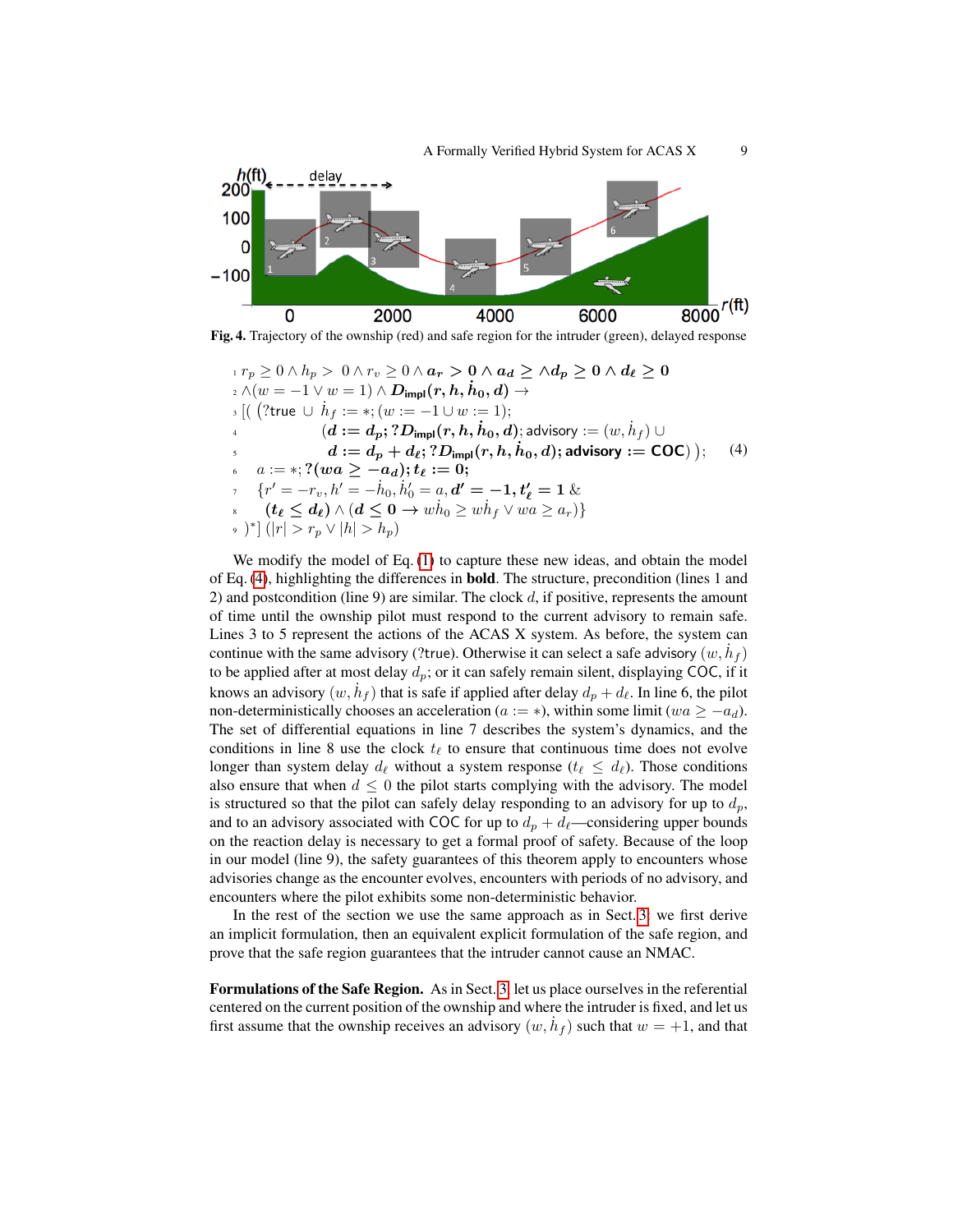#### 10 Jeannin, Ghorbal, Kouskoulas, Gardner, Schmidt, Zawadzki and Platzer

#### Implicit formulation

 $B(t, h_t, \dot{h}_0, d) \equiv 0 \le t < \max(0, d) \wedge h_t = -\frac{w a_d}{2}$  $\frac{d^2a}{2}t^2 + \dot{h}_0t$ const  $\equiv h_d = -\frac{w a_d}{2}$  $\frac{a_d}{2} \max(0, d)^2 + h_0 \max(0, d) \wedge h_d - h_0 = -w a_d \max(0, d)$  $D_{\text{impl}}(r, h, \dot{h}_0, d) \equiv \forall t. \forall r_t. \forall h_t. \forall h_d. \forall \dot{h}_d.$  $(r_t = r_v t \wedge (B(t, h_t, h_0, d) \vee \text{const} \wedge A(t - \max(0, d), h_t - h_d, h_d))$  $\rightarrow (|r-r_t| > r_p \vee w(h-h_t) < -h_p)$ 

#### Explicit formulation

$$
r_d = r_v \max(0, d) \qquad \qquad \dot{h}_d = \dot{h}_0 - wa_d \max(0, d)
$$

$$
h_d = -\frac{wa_d}{2} \max(0, d)^2 + \dot{h}_0 \max(0, d)
$$

$$
\text{case}_7(r) \equiv -r_p \le r \le r_p \qquad \text{bound}_7(r, h) \equiv wh < -h_p
$$

$$
\text{case}_8(r) \equiv r_p < r \le r_d + r_p \qquad \text{case}_9(r) \equiv -r_p \le r < r_d - r_p
$$

$$
\text{bound}_8(r, h) \equiv wr_v^2h < -\frac{a_d}{2}(r - r_p)^2 + wr_v\dot{h}_0(r - r_p) - r_v^2h_p
$$

$$
\text{bound}_9(r, h) \equiv wr_v^2h < -\frac{a_d}{2}(r + r_p)^2 + wr_v\dot{h}_0(r + r_p) - r_v^2h_p
$$

$$
D_{\text{expl}}(r, h, \dot{h}_0, d) \equiv \left(\bigwedge_{i=7}^9 (\text{case}_i(r) \to \text{bound}_i(r, h))\right) \wedge C_{\text{expl}}(r - r_d, h - h_d, \dot{h}_d)
$$

<span id="page-9-0"></span>Fig. 5. Implicit and explicit formulations of the safe region for a delayed response

 $d \geq 0$ . Let us focus on the period of time before the pilot reacts, which we henceforth call delay. During the delay, the ownship can take any vertical acceleration less than  $a_d$ in absolute value, therefore its nominal trajectory  $\mathcal{N}_d$  is to accelerate the opposite way of the advisory, at acceleration  $-a_d$ . Horizontally, its speed is constant at  $r_v$ . It thus describes a *delay parabola*, in red on Fig. [4,](#page-8-1) and its position  $(r_t, h_t)$  along the nominal trajectory for  $0 \le t < d$  is given by  $(r_t, h_t) = (r_v t, -\frac{a_d}{2}t^2 + \dot{h}_0 t)$ .

After the delay, i.e., after time d, the nominal trajectory  $\mathcal{N}_d$  is the same as a nominal trajectory  $N$  from Sect. [3,](#page-4-0) translated by time  $d$  and by its position at time  $d$  given by  $r_d = r_t(d)$  and  $h_d = h_t(d)$ , and starting with vertical velocity  $\dot{h}_d = \dot{h}_0 - a_d d$ . As in Sect. [3,](#page-5-1) we can now express the implicit formulation of the safe region:

$$
\forall t. \forall r_t. \forall h_t. ((r_t, h_t) \in \mathcal{N}_d \rightarrow |r - r_t| > r_p \lor h - h_t < -h_p)
$$

Symmetrically, the reasoning of this section extends to the case where  $w = -1$ . Moreover, we can handle cases where  $d < 0$ , i.e., after the pilot has reacted, by replacing d by  $\max(0, d)$ . The generalized implicit formulation of the safe region is given as  $D_{\text{impl}}$ in Fig. [5.](#page-9-0) Note that it involves the expression  $A(t - \max(0, d), h_t - h_d, \dot{h}_d)$  from Fig. [3](#page-6-0) capturing the implicit safe region of Sect. [3](#page-5-1) translated by time  $\max(0, d)$ , vertical height  $h_d$ , and starting at vertical speed  $\dot{h}_d$ . It is proved correct in KeYmaera.

Theorem 2 (Correctness of delayed safe regions). *The d*L *formula given in Eq.* [\(4\)](#page-8-0) *is valid. That is as long as the advisories obey formula*  $D_{\text{impl}}$  *there will be no NMAC.* 

Similarly as in Sect. [4,](#page-7-0) we determine an explicit formulation of the safe region, called  $D_{\text{expl}}$  in Fig. [5](#page-9-0) based on Fig. [3,](#page-6-0) and prove it correct in KeYmaera.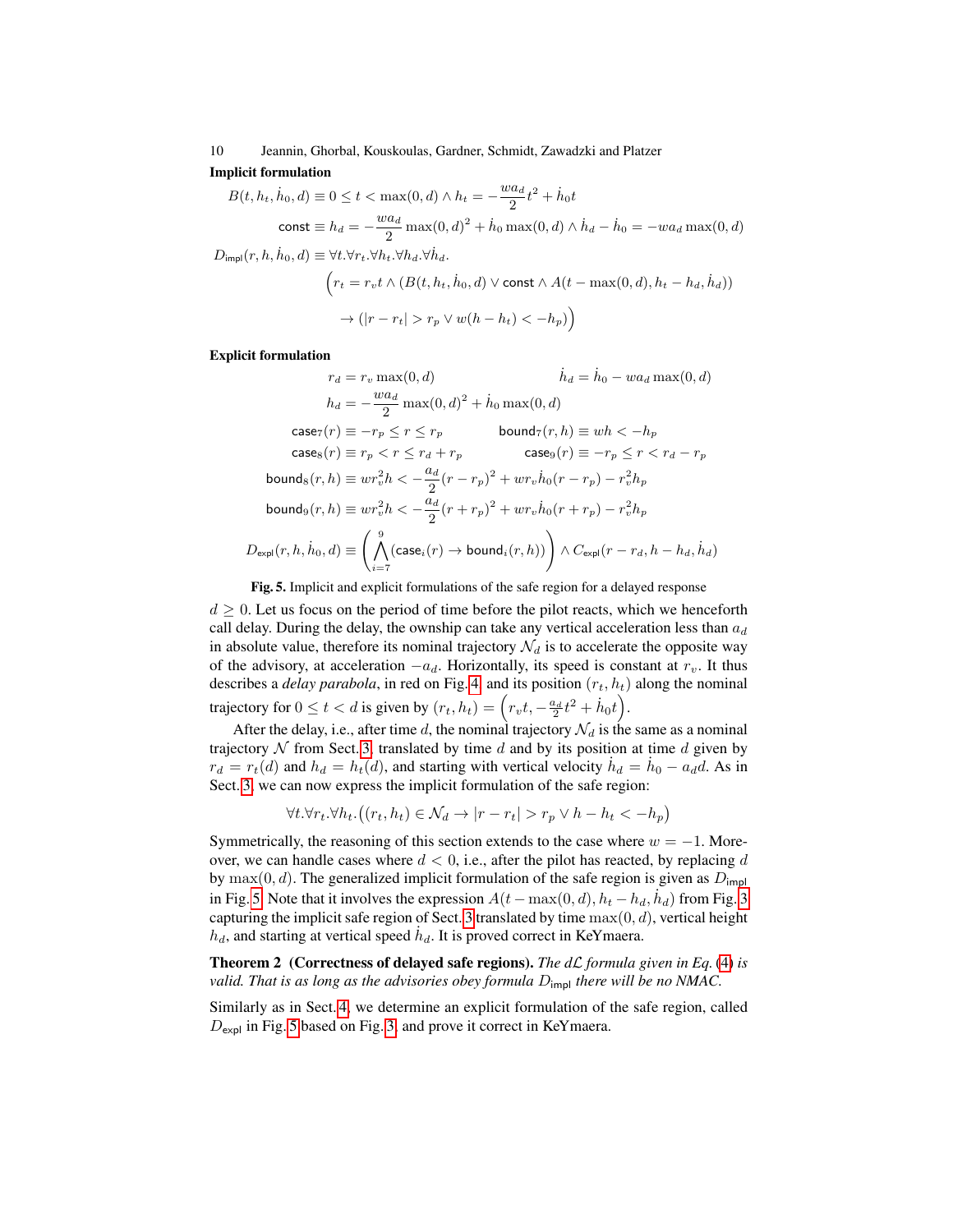**Lemma 2** (Correctness of delayed explicit safe regions). *If*  $w = -1$  *or*  $w = +1$ ,  $r_p \geq 0$ ,  $h_p > 0$ ,  $r_v \geq 0$ ,  $a_r > 0$ ,  $a_d \geq 0$ ,  $d_p \geq 0$  and  $d_\ell \geq 0$  then the two conditions  $\overline{D}_{\text{impl}}(r, h, h_0, d)$  and  $\overline{D}_{\text{expl}}(r, h, h_0, d)$  are equivalent.

### <span id="page-10-0"></span>5 Reduction from 3D Dynamics to 2D Dynamics

In this section, we show that, with respect to our assumptions, any 3-dimensional encounter (Sect. [2\)](#page-2-0) can be reduced to a 2-dimensional encounter (Sect. [3\)](#page-4-0) without loss of generality. This is done using a change of reference frame and a dimension reduction.

For the sake of clarity, let us use a reference frame  $(0, \vec{i}, \vec{j}, \vec{k})$  fixed to the ownship  $(O)$ . In this reference frame, the position of an intruder I is represented by the tuple  $(x, y, h)$ , and the differential equation system that governs its motion is given by  $\dot{x} =$  $r_x, \dot{y} = r_y, h = a$ , where  $r_x, r_y$  and a remain constant as time evolves. Therefore, the motion of the encounter can be decoupled into a 2-dimensional horizontal encounter in the reference frame  $(O, \vec{i}, \vec{j})$  (horizontal plane) and a 1-dimensional vertical encounter in the reference frame  $(O,\vec{k})$ . In what follows, we reduce the horizontal encounter from a 2-dimensional motion to a 1-dimensional motion, thereby simplifying the problem conceptually and computationally by reducing its number of variables.

Fig. [6](#page-10-1) depicts a top view of a generic encounter. We denote by  $\vec{r}$  the position, and  $\vec{r}_v$  the velocity, of the intruder relative to the ownship, and by  $r_v \ge 0$  the norm of  $\vec{r}_v$ .

First suppose  $r_v > 0$ . The idea is to choose a reference frame  $(O', \vec{i}', \vec{j}')$ in which one axis  $\vec{i'}$  is aligned with  $\vec{r}_v$ , such that no relative motion happens in the other direction  $\vec{j'}$ . Its fixed center O' is defined as the orthogonal projection of point O on the direction of  $\vec{r}_v$ . The unit vector  $\vec{i}'$  is defined as  $\frac{\vec{r}_v}{r_v}$ , and  $\vec{j}'$  is a unit such that  $(O', \vec{i}', \vec{j}')$  is positively oriented.

Let  $\vec{v}_{|O}$  (resp.  $\vec{v}_{|O'}$ ) denote the coordinates of a vector  $\vec{v}$  relative to the reference



<span id="page-10-1"></span>Fig. 6. Top view of the two reference frames

frame  $(0, \vec{i}, \vec{j})$  (resp.  $(0', \vec{i}', \vec{j}')$ ). Then, the coordinates for  $\vec{r}$  and  $\vec{r}_v$  are:  $\vec{r}_{|O} = (x, y)$ ,  $\vec{r}_{v_{|O}} = (r_x, r_y), \vec{r}_{|O'} = (s, n)$  and  $\vec{r}_{v_{|O'}} = (-r_v, 0)$ . The scalar product  $\vec{r} \cdot \vec{r}_v$  and the cross product  $\vec{r} \times \vec{r_v}$  are independent of the horizontal reference frame, therefore:

<span id="page-10-2"></span>
$$
xr_x + yr_y = -sr_v \qquad xr_y - yr_x = nr_v \tag{5}
$$

Given  $r_x$  and  $r_y$ , Eqns. [\(5\)](#page-10-2) imply that the coordinates  $(x, y)$  are uniquely determined by the choice of  $(s, n)$ , as long as  $r_v \neq 0$  (using  $r_v^2 = r_x^2 + r_y^2$ ). For any 2-dimensional configuration, the encounter can thus be considered a head-on encounter where s plays the role of r and where a new puck radius, denoted  $s_p$ , plays the role of  $r_p$ .

Let us now determine the radius  $s_p$  of the dimension-reduced encounter, and prove that the absence of NMAC in  $(0, \vec{i}, \vec{j})$ —characterized by  $r^2 > r_p^2$ —is equivalent to the absence of NMAC in  $(O', \vec{i}', \vec{j}')$ —characterized by  $s^2 > s_p^2$ . Using [\(5\)](#page-10-2):

$$
r_v^2 r^2 = r_v^2 (x^2 + y^2) = (x r_x + y r_y)^2 + (x r_y - y r_x)^2 = r_v^2 (s^2 + n^2) .
$$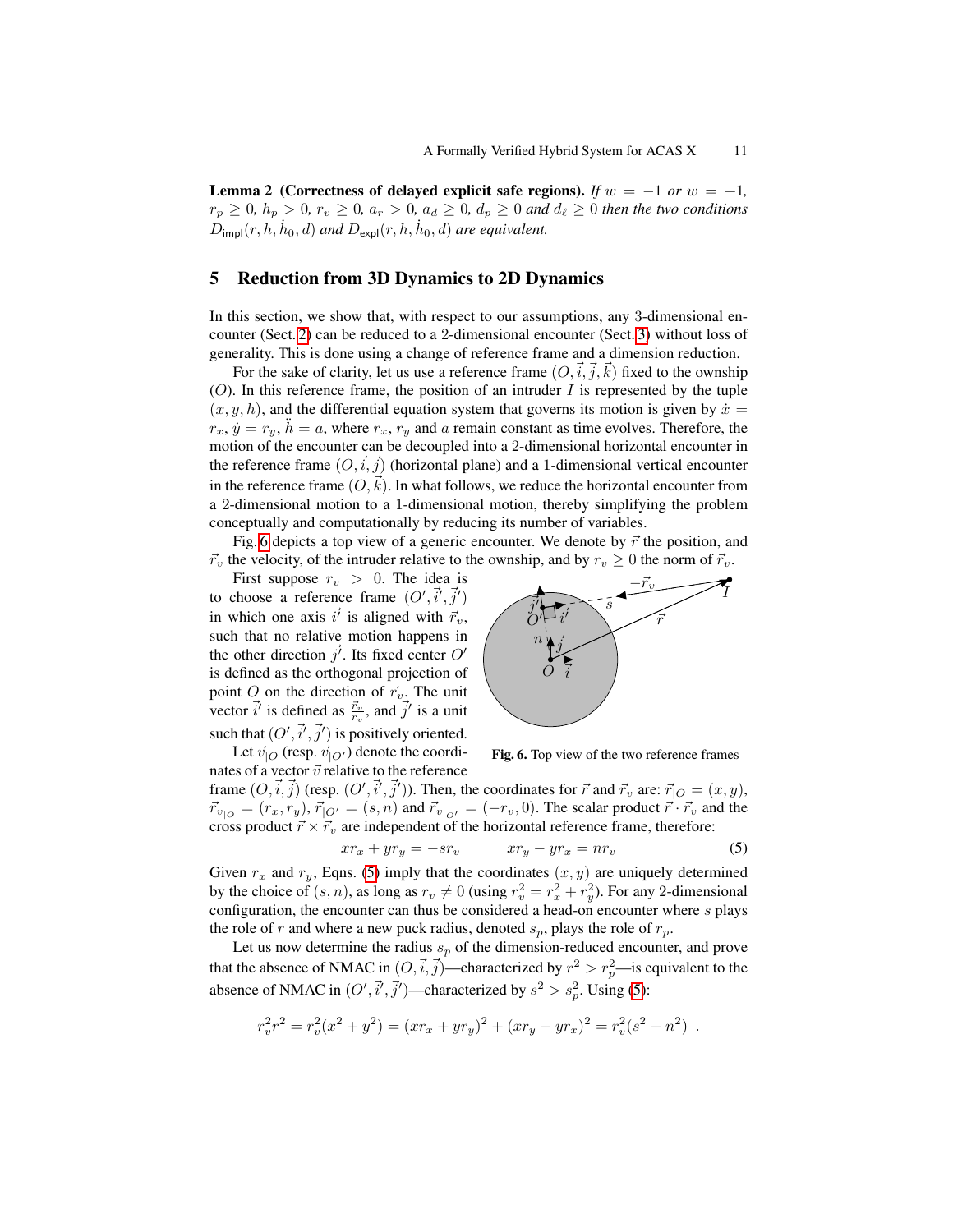12 Jeannin, Ghorbal, Kouskoulas, Gardner, Schmidt, Zawadzki and Platzer

|                  |         | Range Relative speed | Angle       | Relative                                                          | Vertical rates Previous |      |
|------------------|---------|----------------------|-------------|-------------------------------------------------------------------|-------------------------|------|
|                  | r(ft)   | $r_v$ (ft/s)         |             | $ \theta_n$ (degrees) altitude h (ft) $ h_0, h_1$ (ft/s) advisory |                         |      |
| Min value        | 1.500   | 100                  | $180^\circ$ | $-4.000$                                                          | $-41.67$                | None |
| Max value        | 200,000 | 2.200                | $180^\circ$ | 4.000                                                             | 41.67                   | None |
| Number of values | 80      | 10                   |             | 33                                                                | 13 <sup>2</sup>         |      |

<span id="page-11-1"></span>Table 2. Summary of the points of the state space at which we examined ACAS X

Since  $r_v \neq 0$ , this implies  $r^2 = s^2 + n^2$ . Therefore,  $r^2 > r_p^2$  if and only if  $s^2 + n^2 > r_p^2$  or equivalently  $s^2 > r_p^2 - n^2$ . If  $r_p^2 - n^2 < 0$ , the direction of the vector  $\vec{r}_v$  does not intersect the puck, the inequality  $s^2 > r_p^2 - n^2$  is trivially true, and the encounter is safe. If  $r_p^2 - n^2 \ge 0$ , we choose the new puck radius  $s_p$  for the dimension-reduced encounter as  $s_p = \sqrt{r_p^2 - n^2} \ge 0$ , and the safety condition in  $(O', \vec{i}', \vec{j}')$  becomes  $s^2 \ge s_p^2$ . When  $\theta_v = 180^\circ$ , one has  $s = r$ ,  $n = 0$  and  $s_p = r_p$  as in Sect. [3–](#page-4-0)[4.](#page-7-0)

As the encounter evolves in  $(O,i,j)$  along  $\dot{x} = r_x, \dot{y} = r_y$ , its dimension-reduced version evolves in  $(O', \vec{i}', \vec{j}')$  along the differential equations  $\dot{s} = -r_v, \dot{n} = 0$ , obtained by differentiating Eqns. [\(5\)](#page-10-2) and canceling  $r_v$ . The following proposition, proved in KeYmaera, combines both dynamics and shows that the absence of an NMAC of radius  $r_p$  in  $(O, \vec{i}, \vec{j})$  is equivalent to the absence of an NMAC of radius  $s_p$  in  $(O', \vec{i}', \vec{j}')$ .

Proposition 1 (Horizontal Reduction). *The following d*L *formula is valid*

$$
xr_x + yr_y = -sr_v \wedge xr_y - yr_x = nr_v \wedge x^2 + y^2 = n^2 + s^2 \wedge r_v^2 = r_x^2 + r_y^2)
$$
  
\n
$$
\rightarrow [\dot{x} = r_x, \dot{y} = r_y, \dot{s} = -r_v, \dot{n} = 0] (x^2 + y^2 > r_p^2 \leftrightarrow s^2 > r_p^2 - n^2)
$$
 (6)

Observe that the horizontal NMAC condition in  $(O', \vec{i}', \vec{j}')$  only depends on the change of one variable rather than two. The proposition also applies to the special case  $r_v = 0$ . In this case the origin  $O'$  is no longer defined, and Eqns. [\(5\)](#page-10-2) are trivially true. The variables s and n are constants ( $\dot{s} = 0, \dot{n} = 0$ ), their initial values are only restricted by the condition  $n^2 + s^2 = x^2 + y^2$  in the assumption of the proposition, but they are not unique. When the relative position between the two aircraft does not evolve over time, if the intruder is at a safe distance initially, the encounter is still safe for all time.

## <span id="page-11-0"></span>6 Initial Examination of the Safety of ACAS X

 $\left($ 

In this section, we use Theorem [1](#page-5-2) to check the safety of advisories given by ACAS X. We focus on Run 12 (July 2014) of the optimized logic tables, a core component of ACAS X. The full policy of the system is built on these lookup tables and incorporates additional components to handle various operational scenarios. We compare the ACAS X table to the explicit regions where the pilot reacts immediately (Sect. [3\)](#page-4-0). For a given initial state of an encounter, we query the *first* advisory issued by ACAS X and check its safety as identified in Theorem [1.](#page-5-2) In a real scenario, ACAS X could later strengthen or reverse the first advisory as the encounter evolves. But the safety of the first advisory is critical from an operational prospective as later changes are undesirable.

Our initial analysis considers a nominal set of discrete states—summarized in Table [2—](#page-11-1)of the ACAS X MDP model where no advisory has yet been issued. All compared states are head-on encounters: in a sense, they are the most obviously dangerous configurations. For those states, the ACAS X advisories are compared against the safe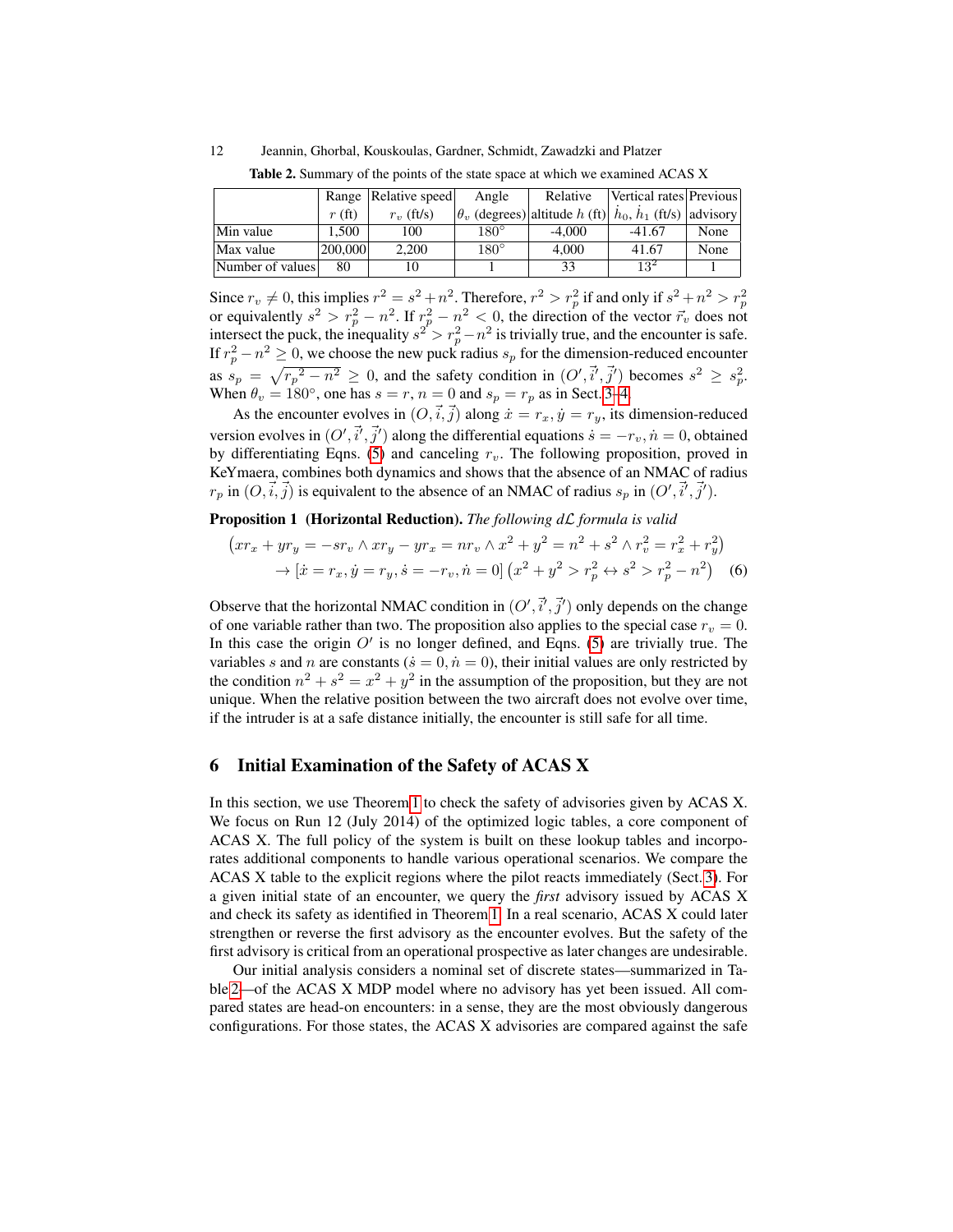

<span id="page-12-0"></span>Fig. 7. Original ownship path (cyan) and intruder path (red) vs. ownship responding to a do-notclimb (DNC) advisory issued by the ACAS X tables in starting state:  $r = 4,000$  ft,  $r_v = 200$  ft/s,  $\theta_v = 180^\circ$ ,  $h = 600$  ft,  $\dot{h}_0 = 1,980$  ft/min,  $\dot{h}_1 = -1,500$  ft/min.

regions stated in Fig. [3.](#page-6-0) Overall, 4,461,600 discrete states were examined, among which 44,306 states (1.2%) did not meet the conditions of Fig. [3:](#page-6-0) 11,524 of these were unresolvable, i.e., the intruder was too close for any advisory to avoid NMAC; while 32,782 could have been resolved with a different safe advisory that satisfies Theorem [1.](#page-5-2)

Our analysis led to the identification of unexpected behavior in the ACAS X lookup tables. In some cases, the ACAS X advisory seems to *induce* an NMAC (Fig. [7\)](#page-12-0), i.e., if the initial advisory is not strengthened or reverted later, an NMAC will occur. In other cases, the advisory does not seem to have any benefit, that is flying at vertical rates disallowed by the advisory would actually avoid NMAC while not all allowed vertical rates are safe. Of course, such unsafe advisories would be disallowed by our safe regions. Notice that these behaviors are not necessarily all deemed undesirable, as ACAS X tries to minimize alerting the pilot unless it has to do so; for some cases, ACAS X will strengthen the advisory later and hence does not issue a disruptive alert immediately. Fig. [7](#page-12-0) depicts a typical example where the ACAS X advisory induces an NMAC. The ownship is flying from the left and the intruder from the right. As time counts down, the intruder evolves towards the ownship and an NMAC happens at  $t = 0$ . The original path of the ownship does not lead to an NMAC. However, ACAS X gives a Do-Not-Climb advisory. If the pilot, following this advisory, decides to stop climbing, its trajectory will cause an NMAC. (Other examples are in Technical Report [\[10\]](#page-14-3).)

The development of the safe regions gave an insight into possible improvements for the ACAS X system. Although we are not analyzing the complete system, nor the subsequent advisories, we automatically pointed out some subregions of the state space worth looking at. Some of those problems were independently identified by the ACAS X team using simulation-based testing, and will be addressed in subsequent revisions of the system. When extended to check contiguous regions of the state space, our approach will have the potential for a complete analysis of the system over all potential encounter configurations, thereby reducing vulnerability to the sampling of encounter scenarios.

# 7 Related Work

Kochenderfer and Chryssanthacopoulos [\[12\]](#page-14-4) describe the design of the ACAS X lookuptables. Their principled approach, based on optimizing an MDP, guarantees the selec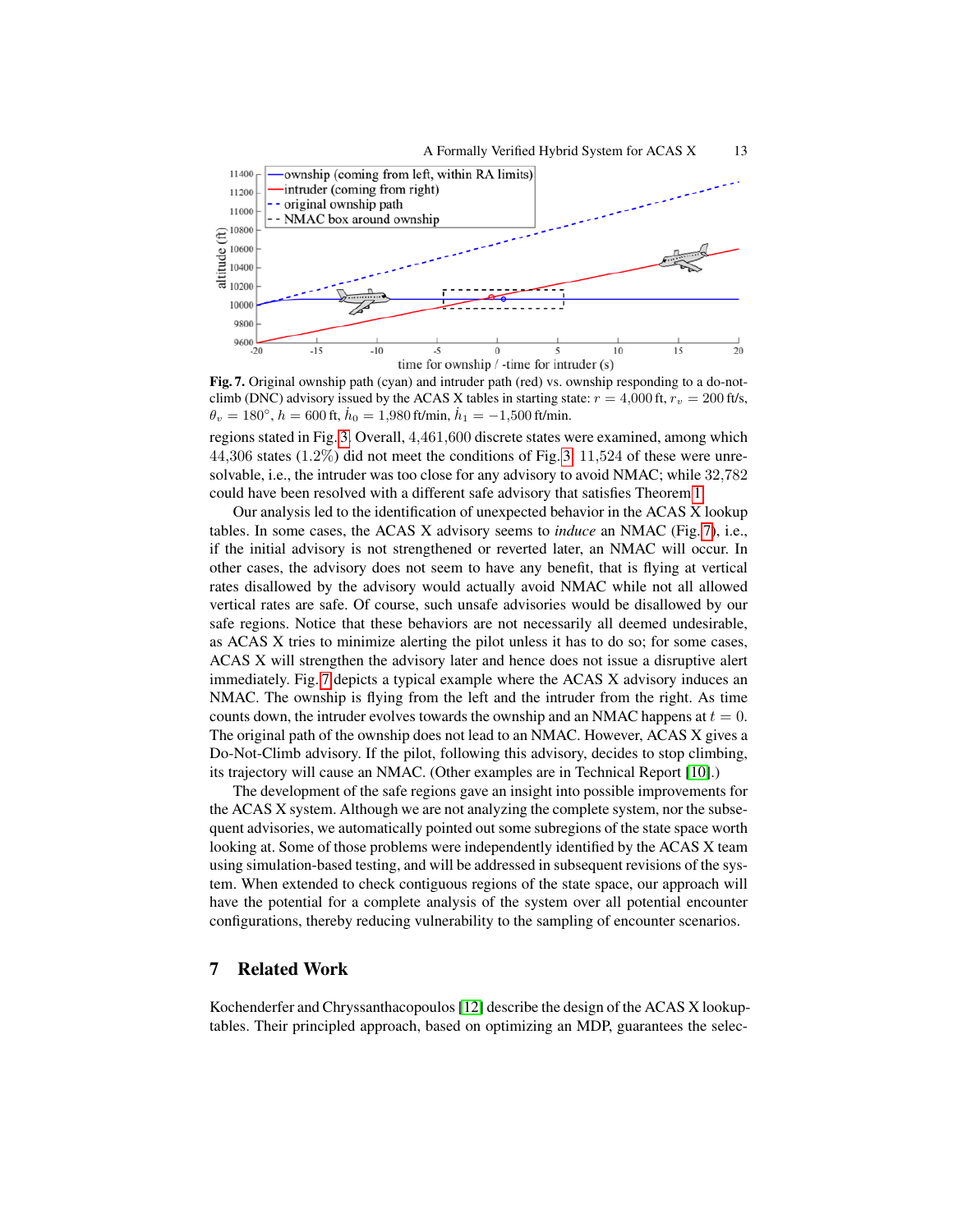14 Jeannin, Ghorbal, Kouskoulas, Gardner, Schmidt, Zawadzki and Platzer

tion of optimal advisories according to a cost model. The state space and dynamics are discretized. Their notion of optimality depends on costs assigned to various events.

Von Essen and Giannakopoulou [\[3\]](#page-14-12) use probabilistic model-checking to analyze an MDP based on [\[12\]](#page-14-4). They investigate the probability of several undesirable events occurring. Because they ostensibly analyze an MDP, their work inherits many of the assumptions of ACAS X, including discretized dynamics. Their analysis depends heavily on the MDP considered and thus needs to be redone on every version of ACAS X.

Lygeros and Lynch [\[16\]](#page-14-13) use hybrid techniques to formally verify the TCAS conflict resolution algorithms. They assume—rather than prove—that TCAS ends up in a state where one aircraft has a climbing advisory and the other a descending advisory. They then prove (by hand) a lower bound on the vertical separation of both aircraft at the point of closest approach. In contrast, we do not assume anything on ACAS X's advisories.

Holland *et al.* [\[9\]](#page-14-1) and Chludzinski [\[1\]](#page-14-14) simulate large numbers of encounters, including tracks from recorded flight data, to evaluate the performance of ACAS X. These simulations account for high-fidelity details of an encounter, but they only cover a finite set of the continuous state space with no formal guarantees.

Tomlin *et al.* [\[22\]](#page-14-15), Platzer and Clarke [\[20\]](#page-14-16), Loos *et al.* [\[15\]](#page-14-17) and more recently Ghorbal *et al.* [\[8\]](#page-14-18) use hybrid systems approaches to design safe horizontal maneuvers for collision avoidance. Dowek *et al.* [\[2\]](#page-14-19) and Galdino *et al.* [\[7\]](#page-14-20) describe and verify in the PVS theorem prover a collision avoidance system of their design called KB3D.

Overall, our approach is different from previous complementary work in that:

- unlike [\[3,](#page-14-12)[12\]](#page-14-4), we rely on an independent model from the one used to design ACAS X;
- unlike [\[2](#page-14-19)[,7](#page-14-20)[,8](#page-14-18)[,15](#page-14-17)[,20](#page-14-16)[,22\]](#page-14-15) we analyze an independent industrial system and not a safeby-design system;
- unlike [\[2](#page-14-19)[,3,](#page-14-12)[7\]](#page-14-20) our analysis uses realistic, continuous dynamics;
- unlike [\[16](#page-14-13)[,22\]](#page-14-15) we provide universal safe regions that can be reused for new versions of ACAS X or even for new systems;
- unlike [\[1](#page-14-14)[,9](#page-14-1)[,11,](#page-14-21)[16,](#page-14-13)[22\]](#page-14-15), we provide mechanized proofs of correctness of our model.

### 8 Conclusion and Future Work

We developed a general strategy for analyzing the safety of complicated, real-world collision avoidance systems, and applied it to ACAS X. Our strategy identifies safe regions where an advisory is proved to always keep the aircraft clear of NMAC, under some assumptions. We identified states where ACAS X is provably safe, and fed others showing unexpected behaviors back to the ACAS X development team. The identified safe regions are independent from the version of ACAS X and can thus be reused for future versions. In future work, we plan to extend our hybrid model to account for curved trajectories of both aircraft as well as vertical acceleration of the intruder.

*Acknowledgments.* The authors would like to warmly thank Stefan Mitsch and Jan-David Quesel for their support of the KeYmaera tool. The authors would also like to thank Jeff Brush, Jessica Holland, Robert Klaus, Barbara Kobzik-Juul, Mykel Kochenderfer, Ted Londner, Sarah Loos, Ed Morehouse, Wes Olson, Michael Owen, Joshua Silbermann, Neal Suchy, and the ACAS X development team for interesting remarks.